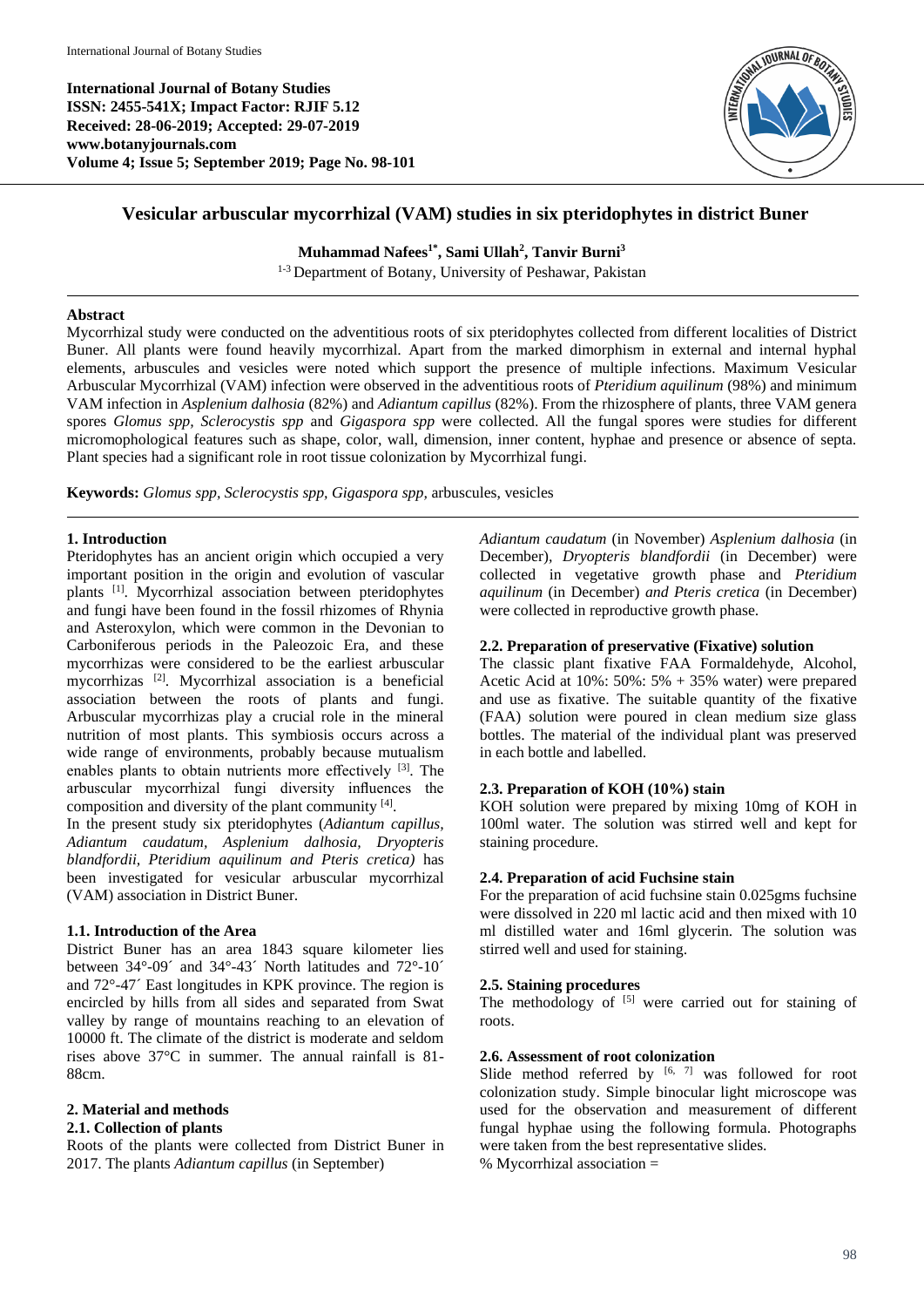No.of mycorrhiza associated segments  $\times 100$ Total no. of segmented scored

#### **2.7. VAM spores study**

Soil samples were collected from the rhizosphere of selected pteridophytes. The spores were extracted following the methodology of [8].

#### **2.8. Mounting of spores**

Individual spores were picked up with the help of a needle and were mounted on slides along with a drop of Canada balsam. A coverslip was carefully placed on each slide. Selected spores were microphotographed at various magnifications. Spores were identified with the help of Keys  $[9, 10]$ 

#### **3. Results**

In the present study, the survey of pteridophytes for VAM fungi showed variability in colonization and spore density. All the pteridophytes selected for study exhibited the presence of VAM association. Hyphal and vesicular stages of colonization were seen in all the pteridophytes.

#### **3.1. VAM infection**

General VAM infection in the roots of *Adiantum capillus*, *Adiantum caudatum, Asplenium dalhousia, Dryopteris blandfordii, Pteridium aquilinum* and *Pteris cretica* were 82%, 92%, 82%, 94%, 98% and 96% were recorded respectively. Root colonization in all species were characterized by the presence of external hyphae, internal hyphae, arbuscules and vesicles given in (Table-1, Fig-1).

**Table 1:** VAM infection in all pteridosphyte roots

| <b>Plant Name</b>      |    | % age of VAM infection % age of External Hyphae % age of Internal Hyphae % age of arbuscules % of vesicles |    |  |
|------------------------|----|------------------------------------------------------------------------------------------------------------|----|--|
| Adiantum capillus      |    |                                                                                                            |    |  |
| Adiantum caudatum      |    | nn                                                                                                         |    |  |
| Asplenium dalhousia    |    |                                                                                                            |    |  |
| Dryopteris blandfordii |    |                                                                                                            |    |  |
| Pteridium aquilinum    | ΩC |                                                                                                            | nc |  |
| Pteris cretica         |    | 80                                                                                                         |    |  |



**Fig 1:** a: Arbuscules in the roots of *Adiantum capillus;* b-c: Arbuscules and vesicles in the roots of *Adiantum caudatum;* d: Vesicles in the roots of *Asplenium dalhousia;* e-f: Heavy hyphae and vesicles in the roots of *Asplenium dalhousia;* g-h: Hyphae and vesicles in the roots of *Pteridium aquilinum*

# **3.2. VAM Spores**

Five *Glomus* species spores were collected from the rhizosphere of *Adiantum capillus* (Table-2, Fig-2). Three species of *Sclerocystis* and three species of *Glomus* were found in the rhizosphere of *Adiantum caudatum* (Table-2, Fig-2). Four species Of *Glomus* and 1 species of *Sclerocystis* were isolated from the rhizosphere of *Asplenium dalhousia* (Table-2, Fig-2). Three species of *Glomus* and 2 species of *Sclerocystis* were isolated from the

rhizosphere of *Dryopteris blandfordii* (Table-2, Fig- 2). Two species of *Gigaspora*, 2 species of *Sclerocystis* and 1 species of *Glomus* were isolated from the rhizosphere of *Pteridium aquilinum* (Table-2, Fig-2). 1 species of *Gigaspora*, 1 species of *Sclerocystis* and 3 species of *Glomus* were recorded from the rhizosphere of *Pteris cretica* (Table-2, Fig-2). All the fungal spores has been studied for their shape, color, wall, dimension, inner content, hyphae and septa.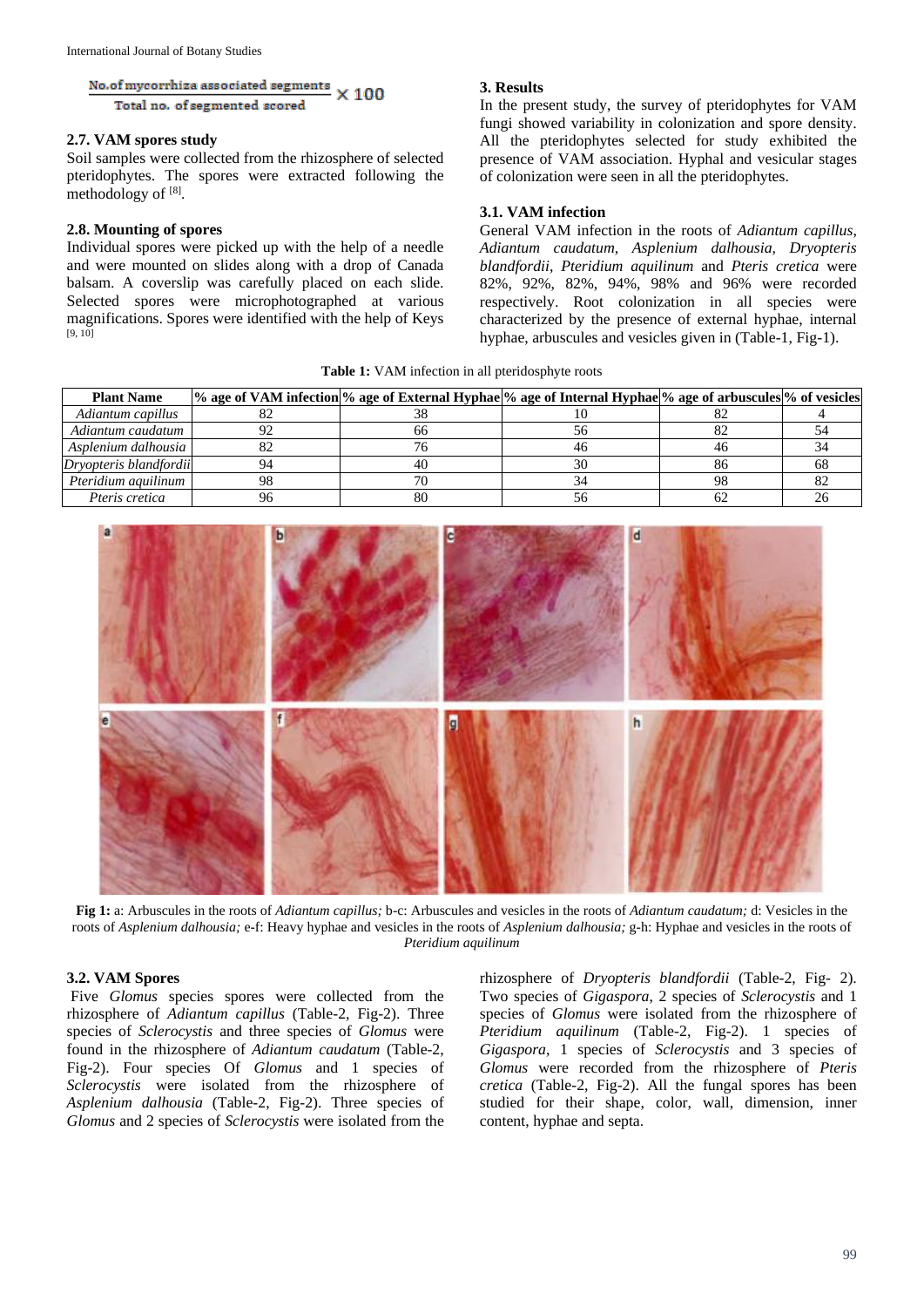|  | Table 2: Fungal spores recorded from the rhizosphere of all pteridophyte |  |  |  |  |
|--|--------------------------------------------------------------------------|--|--|--|--|
|--|--------------------------------------------------------------------------|--|--|--|--|

| <b>Plant</b>              | <b>Fungal species</b> | <b>Shape</b> | <b>Color</b>    | Wall                       | <b>Dimension</b> | <b>Inner content</b> | <b>Hyphae</b> | <b>Septa</b>             |
|---------------------------|-----------------------|--------------|-----------------|----------------------------|------------------|----------------------|---------------|--------------------------|
| Adiantum<br>capillus      | Glomus desecticola    | Globose      | <b>Brown</b>    | Double                     | $91 \mu m$       | Smooth               | Present       |                          |
|                           | Glomus ambisporum     | Globose      | Dark brown      | Single                     | $91 \mu m$       | Smooth               | Present       | Present                  |
|                           | Glomus multisubtensum | Globose      | <b>Brown</b>    | Double                     | $104 \mu m$      | Droplets             | Present       | Present                  |
|                           | Glomus morphicum      | Globose      | Brown           | Double                     | $273 \mu m$      | Smooth               | Present       |                          |
|                           | Glomus pustulatum     | Globose      | Dark brown      | Single                     | $143 \mu m$      | Granular             | Present       | $\overline{a}$           |
|                           | Glomus ambisporum     | Globose      | Dark brown      | Single                     | $104 \mu m$      | Smooth               | Present       | Present                  |
|                           | Glomus pustulatum     | Globose      | <b>Black</b>    | Single                     | $130 \mu m$      |                      | Present       |                          |
| caudatum<br>Adiantum      | Sclerocystis spp      | Irregular    | <b>Brown</b>    |                            | $78/364 \mu m$   | Spiny                |               |                          |
|                           | Sclerocystis spp      | Irregular    | Dark brown      | $\overline{\text{Single}}$ | $130/676 \mu m$  | Droplet              |               |                          |
|                           | Sclerocystis spp      | Irregular    | Brown           | Single                     | $117/650 \mu m$  |                      |               |                          |
|                           | Glomus botryoides     | Sub-Globose  | Dark brown      | Double                     | $182 \ \mu m$    | Smooth               | Present       | $\overline{a}$           |
| Asplenium<br>dalhousia    | Glomus etunicatum     | Globose      | Translucent     | Double                     | $195 \mu m$      | Smooth               | Present       |                          |
|                           | Glomus convolutum     | Globose      | Translucent     | Single                     | $117 \mu m$      |                      | Present       | Present                  |
|                           | Glomus australe       | Globose      | Dark brown      | Double                     | $143 \mu m$      |                      | Present       | Present                  |
|                           | Sclerocystis spp      | Irregular    | <b>Brown</b>    | Double                     | $104/611 \mu m$  | Smooth               | Present       | Present                  |
| Dryopteris<br>blandfordii | Glomus halon          | Globose      | Yellowish brown | Double                     | $260 \mu m$      |                      | Present       | Present                  |
|                           | Glomus caledonium     | Globose      | <b>Brown</b>    | Double                     | $130 \mu m$      |                      | Present       |                          |
|                           | Glomus caledonium     | Globose      | Translucent     | Double                     | $221 \mu m$      | Droplet              | Present       | $\overline{\phantom{a}}$ |
|                           | Sclerocystis spp      | Irregular    | Yellow          | Single                     | $78/325 \mu m$   |                      |               |                          |
|                           | Sclerocystis spp      | Irregular    | <b>Black</b>    | Single                     | $91/663 \mu m$   | Smooth               |               |                          |
|                           | Glomus ambisporum     | Globose      | Dark brown      | Single                     | $104 \mu m$      |                      | Present       | Present                  |
| aquilinum<br>Pteridium    | Gigaspora spp         | Globose      | <b>Black</b>    | Single                     | $130 \mu m$      |                      | Present       |                          |
|                           | Gigaspora gigantea    | Globose      | Translucent     | Double                     | $195 \mu m$      | Smooth               | Present       | Present                  |
|                           | Sclerocystis spp      | Irregular    | <b>Brown</b>    | Single                     | $104/351 \mu m$  | Droplet              |               |                          |
|                           | Sclerocystis spp      | Irregular    | <b>Brown</b>    | Single                     | $130/650 \mu m$  | Droplet              |               |                          |
| Pteris cretica            | Glomus dimorphicum    | Globose      | <b>Brown</b>    | Double                     | $91 \mu m$       |                      | Present       |                          |
|                           | Glomus mosseae        | Globose      | <b>Brown</b>    | Single                     | $117 \mu m$      | $\overline{a}$       | Present       | $\overline{\phantom{a}}$ |
|                           | Glomus fistulosum     | Globose      | Brown           | Double                     | $143 \mu m$      | Granulated           | Present       | Present                  |
|                           | Gigaspora spp         | Globose      | Dark Brown      | Single                     | $104 \mu m$      | Smooth               | Present       |                          |
|                           | Sclerocystis spp      | Irregular    | Dark Brown      | Single                     | $143/533 \mu m$  | Granulated           |               | $\overline{\phantom{a}}$ |



**Fig 2:** a: Spore of *Glomus desceticola;* b: Spore of *Glomus ambisporum;* c: Spore of *Glomus multisubtensum;* d: Spore of *Gigaspora giganta:* e: Spore of *Sclerocystis spp*

### **3.3. Discusssion**

Mycorrhizal association in which fungus grows with the roots of a plant in a symbiotic relation in which both are benefited. It has been investigated that fungus helps in the absorption of nutrients from the soil by increasing the surface area of the roots. A lot of studies have indicated that VA mycorrhiza appear to be of common occurance in the pteridophytes<sup>[11, 12]</sup>.

Hyphal adaptation for efficient absorption of substrates from

the plant result in increased leakage of mineral nutrients to the host. Plant containing fungi acquire limiting mineral nutrients more effectively from hyphae within them than by other means [13]. Plants evolve recognition mechanisms to distinguish mycorrhizal fungi from pathogens. Specialized plant and fungi cells develop an interface zone where exchange occurs. Fungal hyphae increase their capacity to acquire the soil nutrients that limit plant growth. The plant becomes obligatory mycorrhizal, requiring the fungus for